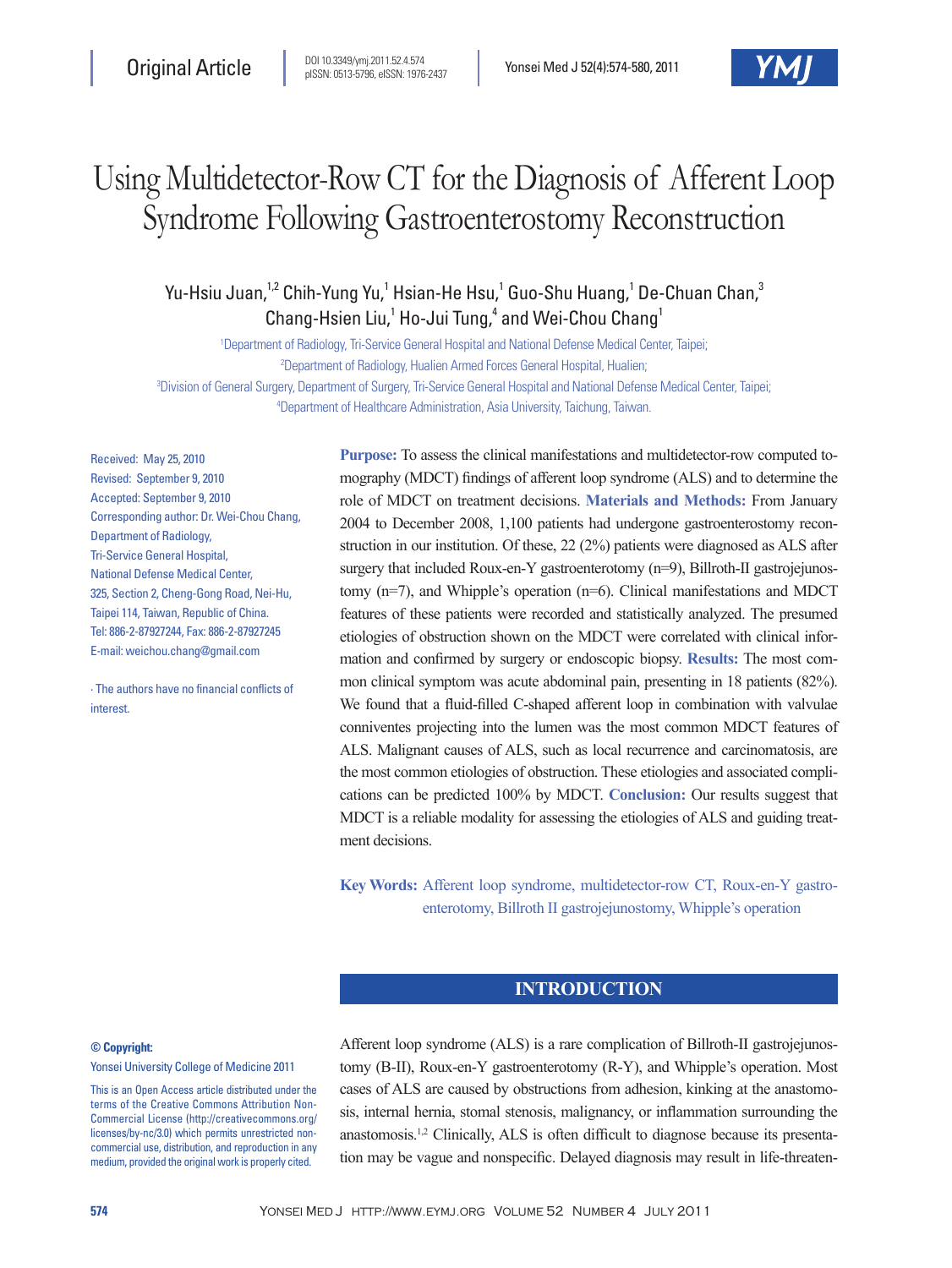ing events such as bowel ischemia or perforation. Although conventional barium studies can be helpful to the diagnosis of ALS by allowing visualization of non-filling afferent loops,<sup>1</sup> non-obstructed afferent loop are not filled in 20% of cases, and thus the underlying cause of bowel obstruction cannot be thoroughly investigated via barium study.

Multidetector-row computed tomography (MDCT) is now in widespread use, and is believed to function better than conventional CT in diagnosing bowel diseases. It acquires several thin slices during a single rotation of the X-ray tube, thus improving temporal and spatial resolution. This allows for high-quality multiplanar reformations.3 Diagnosis of ALS using coronal reformation makes sense intuitively because it displays more bowel loops in a single image. This should theoretically improve tracing of the bowel loops, which is necessary when evaluating ALS. The display is similar to the plane learned by physicians in their anatomy and surgical training. Although there are many advantages to coronal reformation, to our knowledge the importance of this image display in assessing ALS has never been emphasized before.

In this study, we suggest that MDCT findings of ALS are important for clinical management decisions and can affect treatment policy. Hence, we have conducted a retrospective study to evaluate the clinical manifestations and MDCT findings of ALS and to suggest the underlying causes of ALS by MDCT images.

## **MATERIALS AND METHODS**

#### **Patients**

This study was approved by our Institutional Review Board for Human Investigation, and informed consent was waived due to the retrospective nature of the study. We performed a retrospective computerized search of the medical records at our tertiary referral medical center from January 2004 to December 2008 that yielded 1,100 patients who had undergone gastroenterostomy reconstruction (850 patients for B-II, 170 patients for R-Y, and 80 patients for Whipple's operation). After receiving gastroenterostomy reconstruction, 22 (2%) patients developed ALS. These patients all underwent contrast-enhanced abdominal MDCT. There were 12 men and 10 women (age range: 35-83 years, mean age±standard deviation: 64±13 years).

The 22 patients were subdivided into three groups according to prior surgery type:  $R-Y$  (n=9), B-II (n=7), and

Whipple's operation (n=6). The clinical information, including acute abdominal symptoms, laboratory data, time between initial gastric operation and presentation of ALS, treatment, and prognosis of the three groups were recorded in the study. ALS was sometimes accompanied by pancreaticobiliary tract dilatation and infectious status in patients with the syndrome. The values of amylase, total bilirubin, alkaline phosphatase, white blood cell counts, and C-reactive protein were also evaluated.

#### **Imaging modalities in assessing the ALS**

MDCT was performed using a Brilliance 64 scanner (Philips Medical Systems, Cleveland, OH, USA). Ten patients were asked to drink 600 mL of 2.5% Gastrografin (Bayer Schering Pharma, Madrid, Spain) before MDCT scanning. Twelve patients did not take oral contrast. Each patient received 100 mL of nonionic contrast material [Ultravist 370 (iopromide); Bayer Schering Pharma AG, Berlin, Germany] was inserted into a cephalic or basilic vein through a 20-gauge catheter using a CT injector (Medrad, Pittsburgh, PA, USA) at a rate of 3 mL/s. MDCT was performed from the diaphragm to the symphysis pubis. We used the following image parameters for MDCT scanning and reconstruction: slice thickness, 5 mm; reconstruction thickness, 5 mm; reconstruction interval, 5 mm; beam pitch, 1.5; tube voltage, 120 kV; maximum tube current limited to 250 mA using dose modulation; and rotation time, 0.75 seconds. Scanning mode about imaging acquisition phases of all patients was not consistently performed at the time, but all patients had portal venous phase images (performed 60 s after contrast administration). Thus axial planes and reformatted coronal planes of portal venous phase were selected for our study.

We evaluated MDCT images as follows: the presence of bowel wall thickening at the anastomosis site and in the afferent or efferent loop; maximal diameter of the afferent loop (measured from outer wall to outer wall); presence of the keyboard sign; presence of the C-loop appearance, pancreaticobiliary tract dilatation, lymphadenopathy, ascites, peritoneal enhancement, or concurrent metastatic lesion.

Valvulae conniventes projecting into the fluid-filled bowel in the area of the transverse portion of the duodenum were designated as the keyboard sign.<sup>2</sup> The fluid-filled dilated afferent loop shown on the coronal reformation was located at the mid-abdomen and the configuration of the afferent loop was shaped like a "C" character, so we called this picture the "C-loop appearance." Pancreaticobiliary tract dilatation was diagnosed when the maximal diameter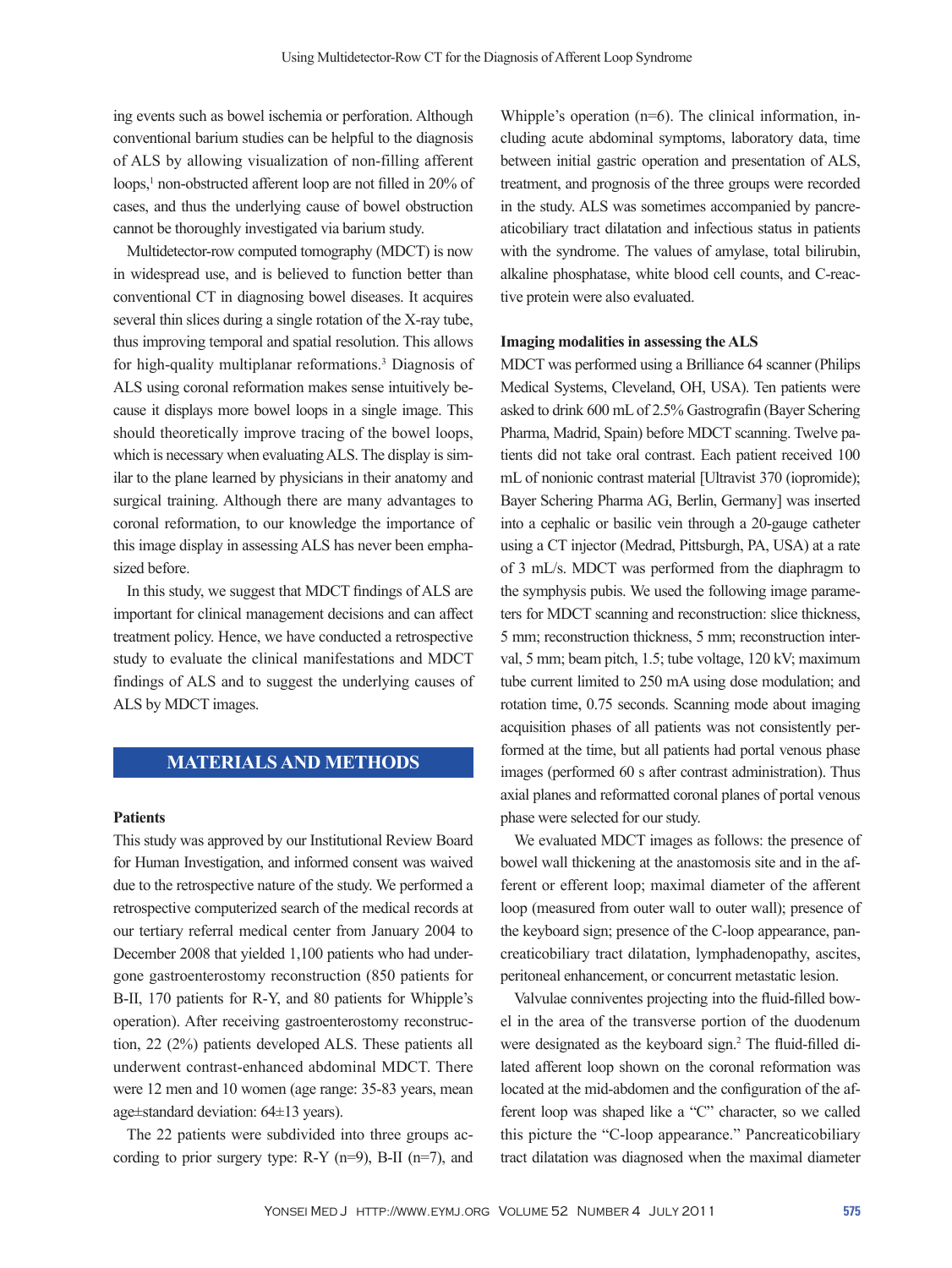of the common bile duct was larger than 8 mm and the greatest internal duct diameter of the pancreatic duct was larger than 5 mm at the head and 2 mm at the body and tail.2,4,5 Lymphadenopathy was considered metastatic if the short-axis diameter was larger than 10 mm.<sup>6</sup> Ascites was classified as presence or absence.

The presumed causes of ALS on MDCT were classified as carcinomatosis, local recurrence, adhesions, or internal hernia. Carcinomatosis was suspected to be the cause when ascites and peritoneal enhancement were present and bowel thickening around the level of the obstruction was absent. When a tumor or focal bowel thickening in the surrounding tissues of the resected stomach was present, local recurrence was presumed to be the cause of obstruction.<sup>7</sup> Adhesions were defined as a point of transition from a dilated bowel to a normal-caliber loop without a mass or other apparent cause.<sup>8</sup> An internal hernia was diagnosed when crowding, stretching, and crossover of mesenteric vessels and the whirl sign were seen on MDCT.<sup>9</sup>

Two radiologists (Y.H.J. and W.C.C, with 5-10 years of experience in abdominal imaging) reviewed all abdominal radiographs, barium contrast studies, and abdominal MDCT, and identified the presumed causes of ALS in each patient. Conclusions were reached in consensus.

#### **Clinical outcome and follow-up**

All surgical, pathological, and clinical evaluation findings

**Table 1.** Clinical Information for 22 Patients with Afferent Loop Syndrome (ALS)

were recorded. In the 12 patients who had undergone a second operation, the surgical findings were compared with the presumed cause of ALS on MDCT. In the other 10 patients, the cause of ALS was determined by endoscopic biopsy, abdominal tapping of ascites, or a clinical course. These patients were followed for at least one year until the acute symptoms subsided.

#### **Statistical analysis and reference standard**

Statistical analyses were performed using statistical software (SPSS, version 14.0, Chicago, IL, USA; and SAS, version 9.0, Cary, NC, USA). Clinical information and laboratory data were analyzed using a one-way ANOVA test and are expressed as the mean±SD for continuous variables. Categorical variables and MDCT findings were analyzed by Pearson's  $\chi^2$  test and are expressed as numbers of patients and percentages. A *p* value less than 0.05 was considered statistically significant.

#### **RESULTS**

The clinical information for the three groups is displayed in Table 1. Twenty-two patients underwent subtotal gastrectomy with R-Y ( $n=9$ ), subtotal gastrectomy with B-II ( $n=7$ ), or Whipple's operation (n=6). Fifteen patients (68%) underwent gastroenterotomy surgery because of gastric cancer.

|                                 |                            | Type of previous surgery |                      |                |  |
|---------------------------------|----------------------------|--------------------------|----------------------|----------------|--|
| Clinical information            | $R-Y^*$                    | $B-II^{\dagger}$         | Whipple <sup>#</sup> |                |  |
| Number of patients with ALS     |                            | 9                        | 7                    | 6              |  |
| Indication for previous surgery | Peptic ulcer disease       | $\theta$                 |                      | $\theta$       |  |
|                                 | Gastric cancer             | 9                        | 6                    | $\overline{0}$ |  |
|                                 | Cancer of ampulla of Vater | $\theta$                 | $\theta$             | $\overline{4}$ |  |
|                                 | CBD cancer                 | $\theta$                 | $\Omega$             | $\overline{2}$ |  |
| Acute symptoms                  | Abdominal pain             | 7(78%)                   | $7(100\%)$           | 4(67%)         |  |
|                                 | Vomiting                   | 4(44%)                   | 3(43%)               | 4(67%)         |  |
|                                 | Jaundice                   | $1(11\%)$                | 2(29%)               | 2(33%)         |  |
|                                 | Fever                      | $0(0\%)$                 | 3(43%)               | 1(17%)         |  |
| Treatment                       | Second operation           | 3(33%)                   | $7(100\%)$           | 2(33%)         |  |
|                                 | Chemotherapy               | $1(11\%)$                | $0(0\%)$             | 1(17%)         |  |
|                                 | Conservative               | 5(56%)                   | $0(0\%)$             | 2(33%)         |  |
|                                 | None                       | $0(0\%)$                 | $0(0\%)$             | 1(17%)         |  |
| Prognosis                       | Alive without symptoms     | $9(100\%)$               | $7(100\%)$           | 5(83%)         |  |
|                                 | Alive with symptoms        | $0(0\%)$                 | $0(0\%)$             | $0(0\%)$       |  |
|                                 | Death                      | $0(0\%)$                 | $0(0\%)$             | 1(17%)         |  |

\*Roux-en-Y gastroenterotomy.

† Billroth-II gastrojejunostomy.

‡ Whipple operation.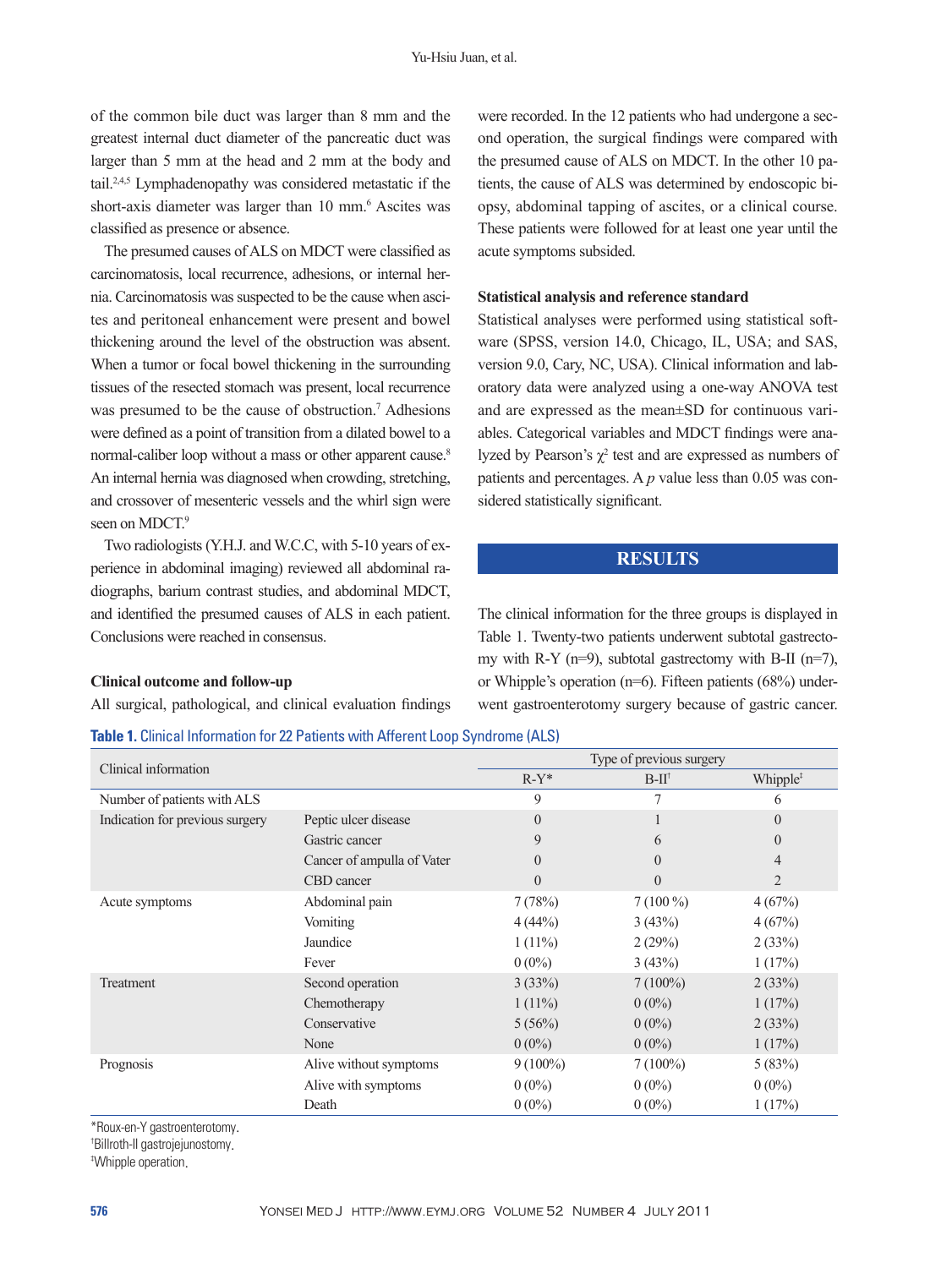The incidence of ALS in the above-mentioned gastric surgeries was about 5.3%, 0.8%, and 7.5%, respectively. The most common acute symptom, regardless of the type of previous surgery, was abdominal pain (82%) followed by vomiting. Secondary complications of ALS including pancreatitis (n=7; 32%), obstructive jaundice (n=5; 23%), and perforation (n=1; 4%) were observed. Twelve patients (55%) were treated with a second operation; most of them were patients with B-II. One patient died in the emergency department because of septic shock.

Comparisons of the clinical continuous variables are described in Table 2. There were no significant differences in age or laboratory data including increased levels of amylase, total bilirubin, alkaline phosphatase, white blood cell counts, or C-reactive protein among the three groups. The interval between the initial gastric operation date and the postoperative MDCT date was 2-96 months. The possibility of developing jejunal submucosal edema within a few days after operation was excluded from this study. The group with the longest mean time between previous surgery and presentation of ALS was that in which the patients had undergone B-II surgery  $(57$  months;  $p<0.01$ ).

The MDCT image findings are summarized in Table 3. Bowel wall thickening was evident in 13 patients and localized to the anastomosis in eight, who were confirmed to

have local recurrence. The maximal diameter of the afferent loop ranged from 3.3 to 5.8 cm. We found that the keyboard sign and C-loop appearance was present in 21 (95%) and 22 patients (100%), respectively. The figure is an example of typical MDCT findings for ALS (Fig. 1). There was only one patient without presence of the keyboard sign (Fig. 2), due to bowel perforation. There was no statistical significance for other associated imaging findings, including the presence of common bile duct dilatation, pancreatic duct dilatation, and ascites.

The presumed causes of ALS on MDCT included carcinomatosis (n=8), local recurrence (n=8), adhesions (n=5), and internal hernia (n=1). In eight patients, carcinomatosis was confirmed by ascites cytology (n=7) or after a second operation (n=1), and these patients were treated using conservative  $(n=6)$  or surgical treatment  $(n=1)$  due to perforation of the afferent loop. One died before treatment. In eight patients, the recurrent tumor was diagnosed pathologically after a second operation (n=6) or an endoscopic biopsy (n=2), and these patients were managed by surgery (n=6) or chemotherapy  $(n=2)$ . In five patients, the adhesions were matched by a second operation (n=4) or radiological findings along with clinical course (n=1), and these patients were managed with surgery (n=4) or conservative treatment (n=1). The internal hernia in the one remaining pa-

|  |  | Table 2. Comparisons of Clinical Continuous Variables in the Three Surgical Groups |
|--|--|------------------------------------------------------------------------------------|
|  |  |                                                                                    |

| Variables                                     |                                 | Groups                 |                               |                   | $p$ value    |         |            |               |
|-----------------------------------------------|---------------------------------|------------------------|-------------------------------|-------------------|--------------|---------|------------|---------------|
|                                               |                                 | $R-Y$                  | $B-II$                        | Whipple           |              | $R-Y$ : | $B-II$ :   | $R-Y : B-II$  |
|                                               |                                 | $(\text{mean} \pm SD)$ | $(\text{mean} \pm \text{SD})$ | $(mean \pm SD)$   | $R-Y : B-II$ | Whipple | Whipple    | $:$ Whipple   |
| Age (yrs)                                     |                                 | $58.5 \pm 15.0$        | $72.8 \pm 2.0$                | $64.2 \pm 15.7$   | 0.09         | 0.683   | 0.449      | 0.107         |
| Mean time of surgery to presentation (months) |                                 | $16.2 \pm 12.1$        | $57.1 \pm 29.5$               | $7.8 \pm 4.6$     | $0.001*$     | 0.671   | $< 0.001*$ | $\leq 0.001*$ |
| Laboratory<br>data                            | Amylase $(U/L)$                 | $251.4 \pm 392.3$      | $405.2 \pm 564.3$             | $91.5 \pm 115.4$  | 0.77         | 0.731   | 0.398      | 0.429         |
|                                               | Total bilirubin (mg/dL)         | $1.1 \pm 0.9$          | $5.4\pm4.1$                   | $4.1 \pm 6.4$     | 0.109        | 0.221   | 0.951      | 0.092         |
|                                               | Alkaline phosphatase (U/L)      | 159.9±87.7             | $245.4 \pm 120.3$             | $275.5 \pm 212.4$ | 0.462        | 0.285   | 0.922      | 0.269         |
|                                               | C-reactive protein $(mg/dL)$    | $3.2\pm3.4$            | $7.9 \pm 9.9$                 | $4.0\pm3.6$       | 0.384        | 0.971   | 0.542      | 0.376         |
|                                               | White blood cell counts $(L/L)$ | $8324 \pm 3306$        | 9476±1942                     | 9216±4666         | 0.782        | 0.873   | 0.990      | 0.778         |

\**p* value <0.05, data are presented as mean±standard deviation, statistical results were obtained using one way ANOVA.

#### **Table 3.** Comparisons of MDCT Findings in the Three Surgical Groups

| <b>MDCT</b> findings           |             |              |                  |           |
|--------------------------------|-------------|--------------|------------------|-----------|
|                                | $R-Y(n/\%)$ | $B-II (n\%)$ | Whipple $(n/\%)$ | $p$ value |
| C-loop appearance              | $9/100\%$   | $7/100\%$    | $6/100\%$        | k*        |
| Keyboard sign                  | 8/89%       | $7/100\%$    | $6/100\%$        | 0.469     |
| $CBD^{\dagger}$ dilatation     | 5/56%       | 6/86%        | 2/33%            | 0.154     |
| P-duct <sup>#</sup> dilatation | $4/44\%$    | 3/43%        | $1/17\%$         | 0.500     |
| Ascites                        | 6/67%       | $0/0\%$      | $3/50\%$         | 0.023     |

\*"*k*" indicates that the statistical result of the C-loop appearance is a constant.

‡ pancreatic duct.

<sup>†</sup> common bile duct.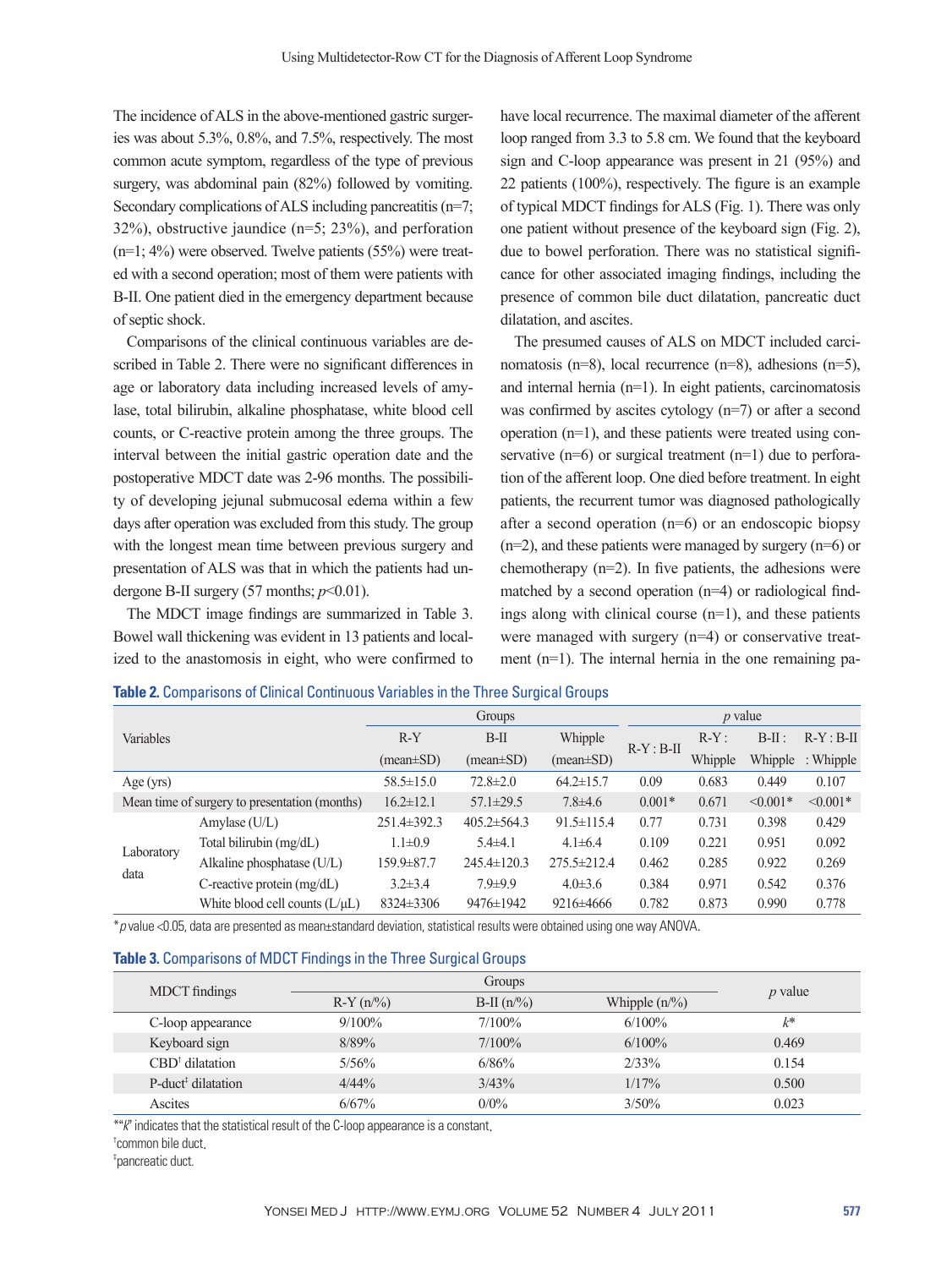

**Fig. 1.** Afferent loop obstruction in a 62-year-old man after Roux-en-Y gastroenterotomy. (A) Axial plane of MDCT shows a dilated fluid-filled afferent loop (arrow) located at the mid-abdomen and crossing between the aorta and superior mesenteric artery. (B) Coronal plane of MDCT reveals the configuration of the afferent loop to be of a "C" character (C). Keyboard sign (arrows) is also clearly demonstrated. Focal bowel thickening at the anastomostic region is present, suggesting local recurrence. Endoscopic biopsy confirmed the MDCT diagnosis of local recurrence.

tient was confirmed and cured by a second operation.

The acute symptoms of 21 of the patients subsided after clinical management, except for one that died from septic shock before treatment in the emergency room. After searching a one-year follow-up of medical records, we found that no patient was readmitted because of recurrent ALS.

# **DISCUSSION**

ALS is caused by three different mechanisms including mechanical obstruction of the afferent loop, preferential gastric emptying into the afferent loop, and obstruction of the efferent loop resulting in preferential filling of the afferent loop.<sup>1</sup> This condition occurs infrequently following gastroenterotomy reconstruction. In 1971 Jordan<sup>10</sup> reported the



**Fig. 2.** Afferent loop obstruction in a 58-year-old man after Roux-en-Y gastroenterotomy. (A) Abdominal radiograph shows no remarkable findings. There is no evidence of intestinal obstruction or abnormal free extraluminal air accumulation. (B) Coronal plane of MDCT reveals perforation (arrow) of the dilated fluid-filled afferent loop. The C-loop appearance is well demonstrated, but the keyboard sign is not visualized. There is no focal bowel wall thickening or mass lesion at the anastomosis. Massive ascites and peritoneal enhancement are present, suggesting carcinomatosis. The second operation confirmed the MDCT diagnosis of carcinomatosis.

incidence of ALS as about 0.3%, but this data is from the distant past and may not match the actual current incidence rate. The overall incidence of ALS in our series was about 2%. This is probably because it has become more convenient for patients to seek medical advice and because of the easy availability of superior imaging modalities, such as MDCT, for diagnosing ALS, and because more patients who had undergone gastric surgery had postoperative follow-up CT at our institution.

The optimal reconstruction method for gastric cancer has not yet been universally established. There are both advantages and disadvantages to the different types of reconstruction. R-Y is better than the B-II in terms of the incidence of remnant gastritis and remnant gastric cancer, but it may be complicated by Roux stasis syndrome and a difficult endoscopic approach to the ampulla of Vater.<sup>11,12</sup> In our study, 15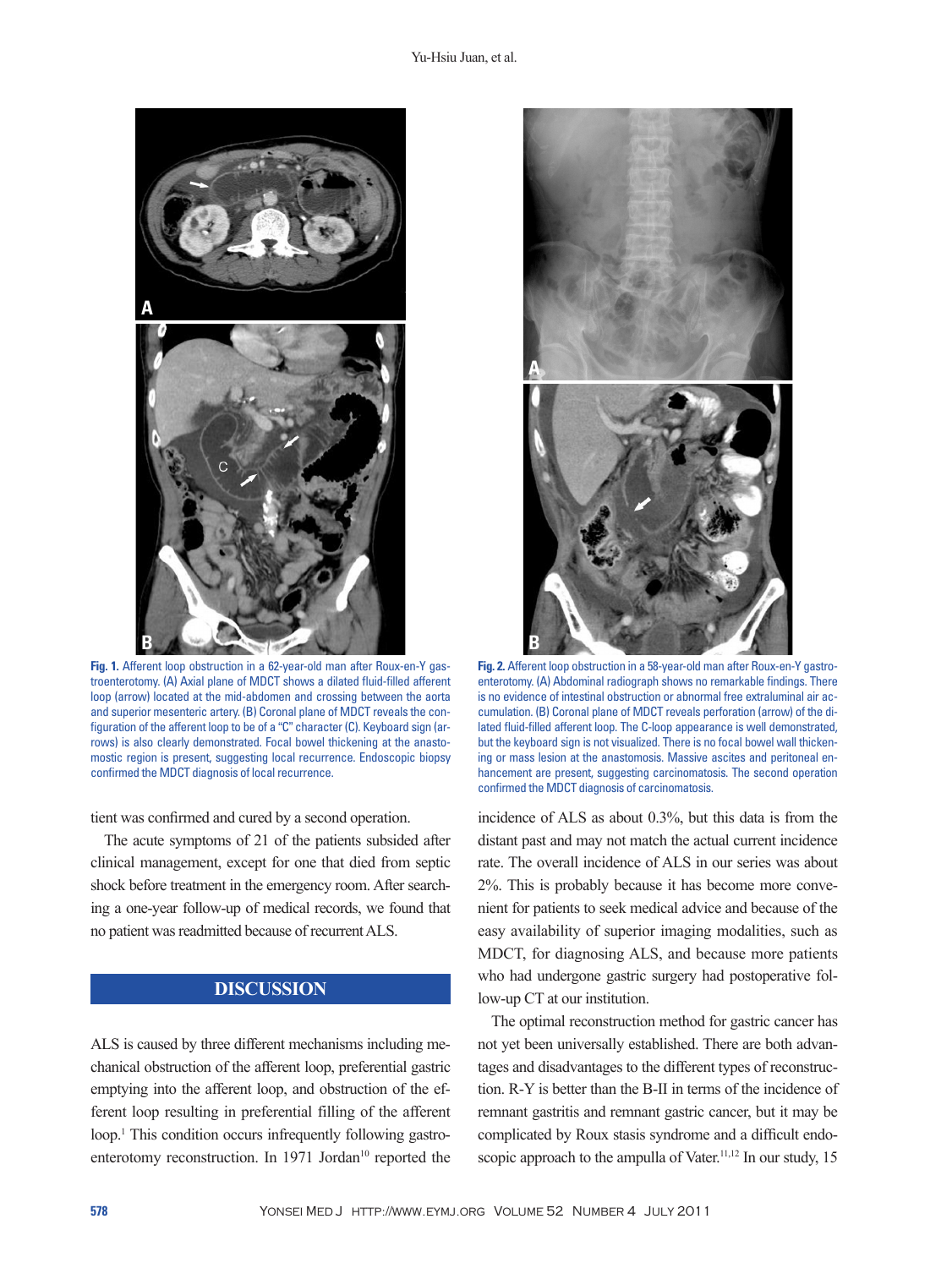patients underwent gastroenterotomy reconstruction, R-Y (n=9) or B-II (n=6), because of gastric cancer. Comparison of the two groups showed that the B-II group had a lower incidence (0.8%) and a longer mean time before presenting ALS (57 months;  $p<0.01$ ). This may be related to the nonphysiological passage of food and occasional reversed peristalsis.12 If a patient with gastric cancer can be managed with either R-Y or B-II surgery, according to the results of our study, we consider the B-II operation to be a better choice than R-Y in terms of ALS complications.

Prior to the CT era, conventional UGI barium studies were used to assess ALS, but establishing a diagnosis by this means is problematic. Two classical findings were described for UGI barium studies. First, nonfilling of the afferent limb suggests ALS. Second, preferential filling and retention of barium in a dilated afferent limb for at least 60 minutes is consistent with ALS. However, 20% of normal afferent loops are not filled with a barium meal.<sup>13</sup> Poor identification of the underlying cause of the ALS is another pitfall of UGI barium studies.

Currently, CT plays an important role in reliably establishing a diagnosis and is useful for determining the site, degree, and cause of ALS.<sup>1,2,14</sup> Gayer, et al.<sup>1</sup> demonstrated that a fluid-filled tubular structure containing small air bubbles in the right upper quadrant or crossing the midline on CT in symptomatic patients after gastroenterostomy is characteristic of a dilated afferent loop. However, in a few situations, ALS may be misrecognized as a pancreatic pseudocyst originating from the uncinate process on axial plane of CT images.15-17 On MDCT this may no longer pose a problem for the radiologist because this technology current-

ly provides crucial improvements in the quality of two- and three-dimensional (3D) reformatted images, which can offer a coronal plane similar to the human anatomy with which they are familiar. Our study is the first regarding MDCT imaging for evaluation of ALS. We found that a fluid-filled C-shaped afferent loop (C-loop appearance) on coronal plane in combination with valvulae conniventes projecting into the lumen (keyboard sign) is the most common MDCT features of ALS. The presence of the keyboard sign in the dilated afferent loop may depend on the severity of obstruction. Merely in a rare condition (Fig. 2) with severe mechanical obstruction, the valvulae conniventes were effaced, and perforation of the afferent loop may occur due to the extremely high intraluminal pressure.

The curable causes of ALS such as adhesions or internal hernia or local recurrence should be identified by the radiologists. These causes might be properly managed by surgery. Conservative therapy has often been chosen for patients with ALS resulting from carcinomatosis because of their debilitated state or disseminated tumor. Kim, et al.2 demonstrated that the causes of afferent loop obstruction can be correctly predicted with axial plane CT in most cases. In our study, we believed that MDCT with coronal reformation is superior to axial plane CT in some situations, because problems related to partial volume effect on the axial plane are eliminated and the anatomical relationship of the organs is defined with easy compartmentalization of associated pathology (Fig. 3). Spatial resolution is better than with multiplanar reformatted images. With axial plane and coronal reformation images, we can predict curable or noncurable causes of ALS precisely and properly treat these



**Fig. 3.** Afferent loop obstruction in a 35-year-old woman after Billroth-II gastrojejunostomy. (A) Axial plane of MDCT shows bowel wall thickening (arrow) instead of appreciable lobulated mass-like lesion at the anastomosis area. (M: liver metastasis) (B) Coronal plane of MDCT clearly demonstrates the lobulated contour of soft-tissue mass (arrows) at the anastomosis, suggesting local recurrence. (C) Another coronal plane of MDCT demonstrates the fluid-filled C-shaped afferent loop (C), in combination with valvulae conniventes projecting into the lumen (arrowheads). This MDCT finding is highly suggestive of bowel obstruction. The endoscopic biopsy confirmed the MDCT diagnosis of local recurrence inducing afferent loop syndrome. MDCT, multidetector-row computed tomography.